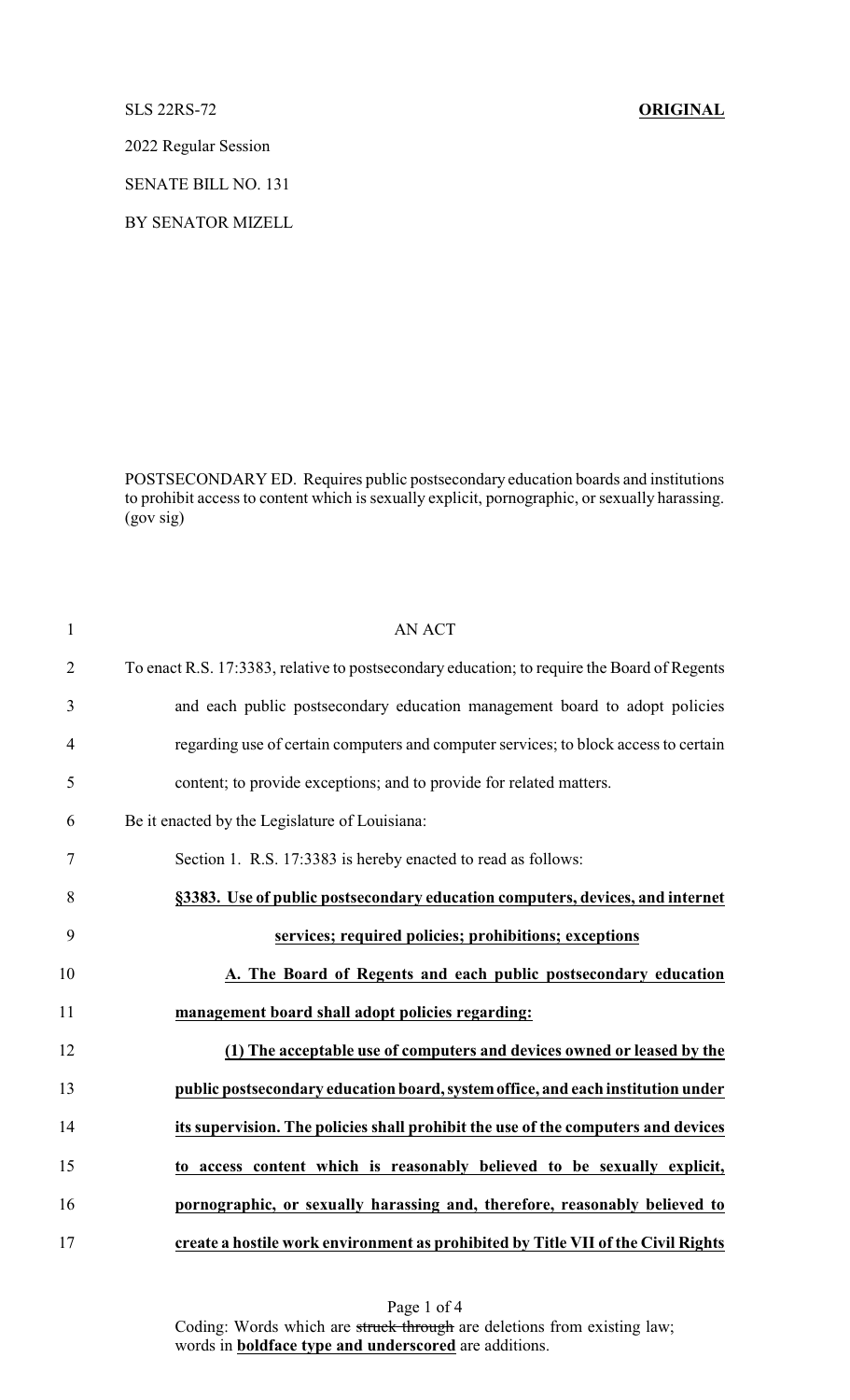| $\mathbf{1}$   | Act of 1964, 42 U.S.C. 2000e et seq.                                               |
|----------------|------------------------------------------------------------------------------------|
| $\overline{2}$ | (2) The acceptable use of internet services provided by or through the             |
| 3              | public postsecondary education board, system office, and each institution under    |
| 4              | its supervision. The policies shall prohibit the use of the provided internet      |
| 5              | services to access content which is reasonably believed to be sexually explicit,   |
| 6              | pornographic, or sexually harassing and, therefore, reasonably believed to         |
| 7              | create a hostile work environment as prohibited by Title VII of the Civil Rights   |
| 8              | Act of 1964, 42 U.S.C. 2000e et seq.                                               |
| 9              | (3) Authorization of an employee or student to have unfiltered or                  |
| 10             | unrestricted access to the internet for legitimate scientific, educational, or law |
| 11             | enforcement purposes. The policies shall provide that authorization for            |
| 12             | unfiltered or unrestricted access shall:                                           |
| 13             | (a) Be provided in writing to the employee or student granted access.              |
| 14             | (b) Be kept on file in the appropriate office of the institution and board.        |
| 15             | (c) Specify the purpose for the access and the time period during which            |
| 16             | the access is granted.                                                             |
| 17             | (d) Be reviewed periodically.                                                      |
| 18             | B. The Board of Regents, each public postsecondary education                       |
| 19             | management board, and each public postsecondary institution shall utilize          |
| 20             | computer-related technology or internet service provider technology to block       |
| 21             | access or exposure to materials prohibited in Subsection A of this Section.        |
| 22             | C. The provisions of this Section shall apply to:                                  |
| 23             | (1) Each computer and device owned or leased, or otherwise in the care,            |
| 24             | custody, or control of a public postsecondary education board, system office, or   |
| 25             | institution.                                                                       |
| 26             | (2) Internet services provided by or through a public postsecondary                |
| 27             | education board, system office, or institution.                                    |
| 28             | D. The provisions of this Section shall not prohibit a public                      |
| 29             | postsecondary education employee or student from having unfiltered or              |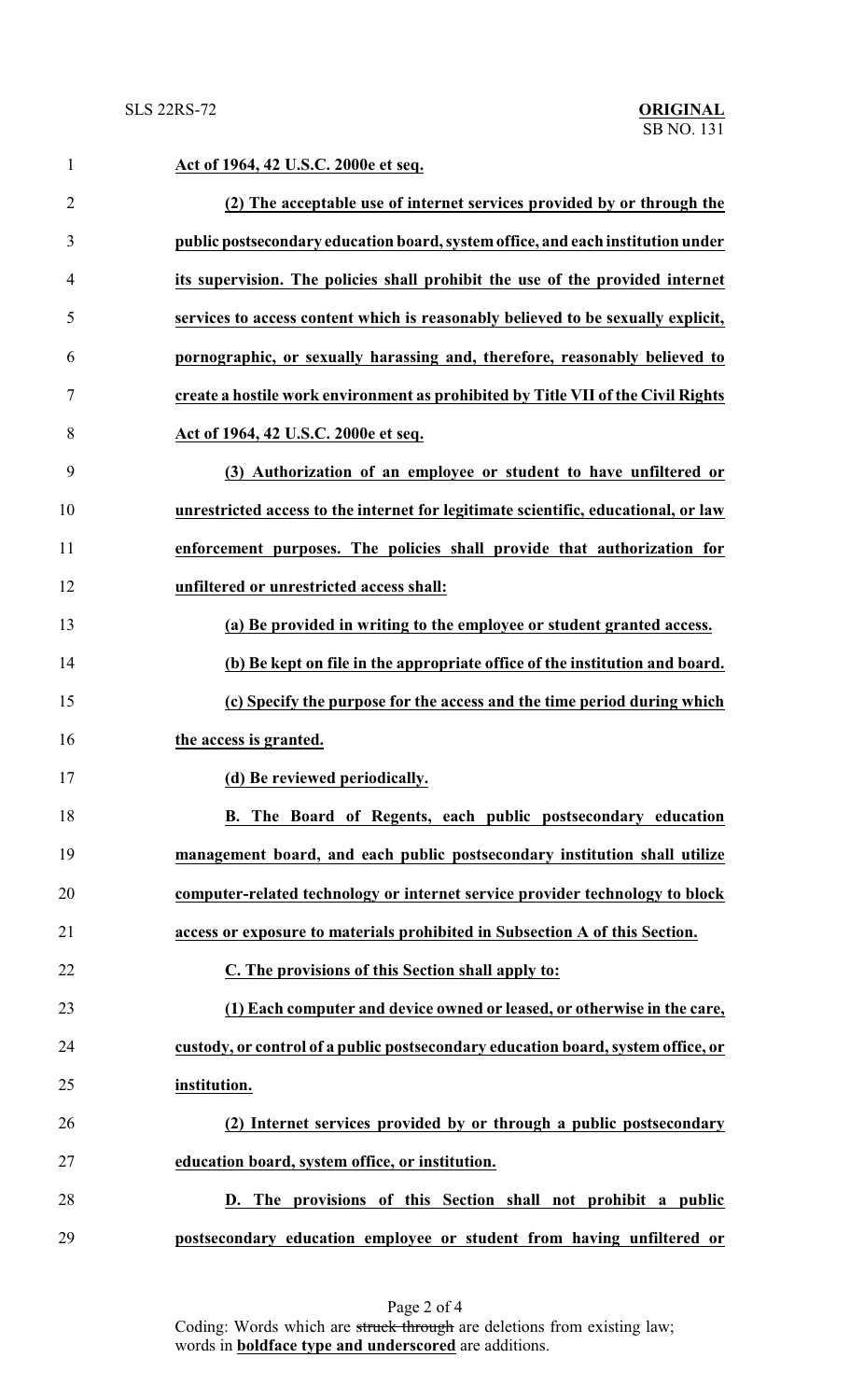| $\mathbf{1}$   | unrestricted access to the internet on a computer or device that is not owned or              |
|----------------|-----------------------------------------------------------------------------------------------|
| $\overline{2}$ | leased by a public postsecondary board, office, or institution, so long as the                |
| 3              | computer or device is not used to access any material prohibited in Subsection                |
| $\overline{4}$ | A of this Section through an internet service provided by or through the public               |
| 5              | postsecondary education board, system office, or institution.                                 |
| 6              | Section 2. This Act shall become effective upon signature by the governor or, if not          |
| 7              | signed by the governor, upon expiration of the time for bills to become law without signature |
| 8              | by the governor, as provided by Article III, Section 18 of the Constitution of Louisiana. If  |
| 9              | vetoed by the governor and subsequently approved by the legislature, this Act shall become    |
| 10             | effective on the day following such approval.                                                 |

The original instrument and the following digest, which constitutes no part of the legislative instrument, were prepared by Cheryl Serrett.

## DIGEST SB 131 Original 2022 Regular Session Mizell

Present law (R.S. 39:249) requires the division of administration to adopt policies relative to the acceptable use by state employees of computers owned or leased by the state. Present law prohibits internet access to online sites that contain material which is reasonably believed to be sexually explicit, pornographic, or sexually harassing and, therefore, reasonably believed to create a hostile work environment as prohibited by federal law.

Proposed law requires the Board of Regents and each public postsecondary education management board to adopt policies regarding the:

- (1) Acceptable use of computers owned or leased by each board, system office, and institution under its supervision, including prohibiting use of the computers to access content which is reasonably believed to be sexually explicit, pornographic, or sexually harassing and reasonably believed to create a hostile work environment as prohibited by federal law.
- (2) Acceptable use of internet services provided by or through each board, system office, and institution under its control including prohibiting the use of the provided services to access content reasonably believed to be sexually explicit, pornographic, or sexually harassing and reasonably believed to create a hostile work environment as prohibited by federal law.
- (3) Authorization of an employee or student to have unfiltered or unrestricted access to the internet for legitimate scientific, educational, or law enforcement purposes. Proposed law further requires the authorization to be given in writing to the employee or student, be kept on file at the appropriate institution and board, specify the purpose for the access and the time period during which the access is granted, and be periodically reviewed.

Proposed law requires the Board of Regents, each public postsecondary education management board, and each public postsecondary education institution to utilize computerrelated technology to block access to any material prohibited in proposed law.

Page 3 of 4

Coding: Words which are struck through are deletions from existing law; words in **boldface type and underscored** are additions.